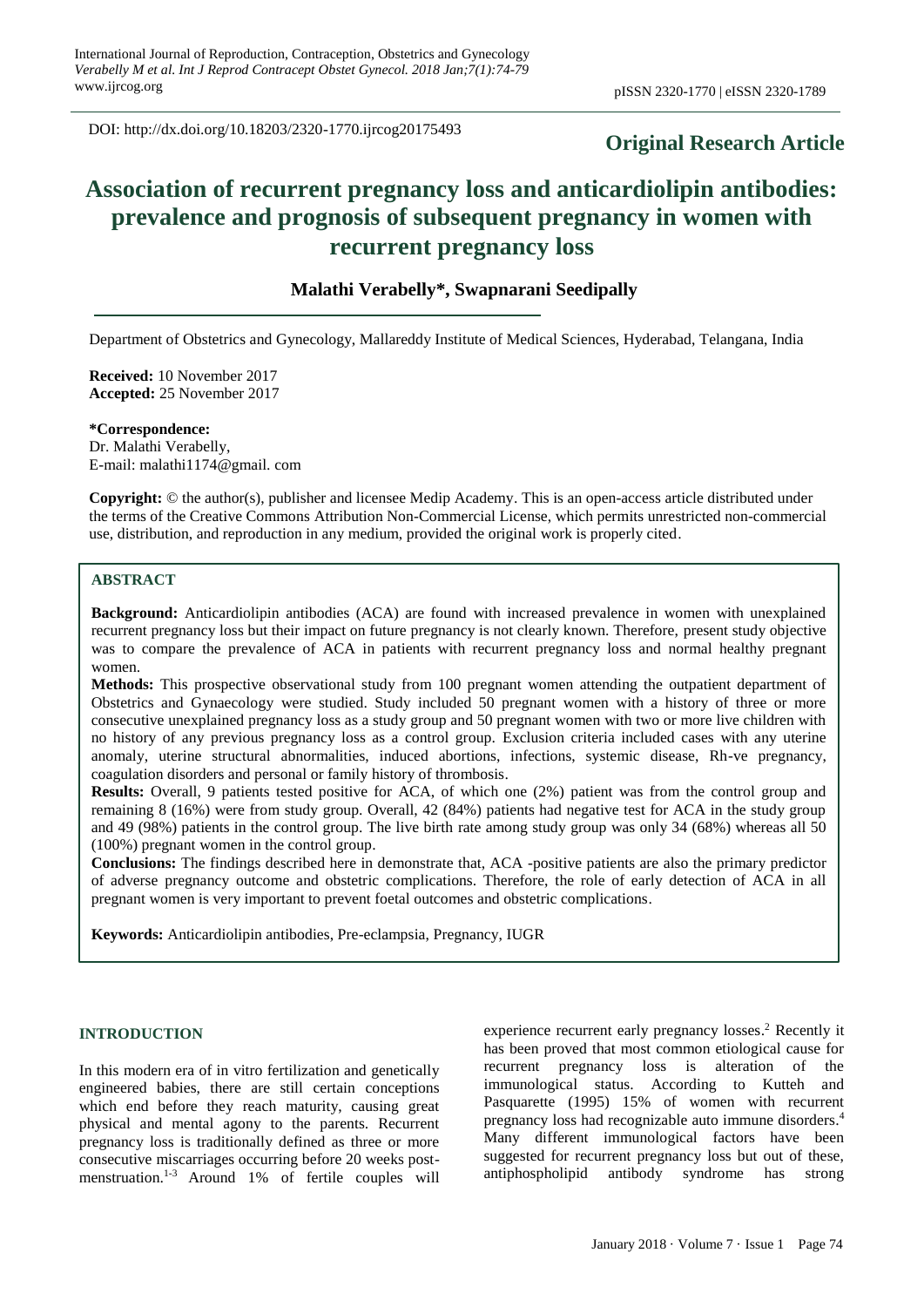association with recurrent pregnancy loss. The prevalence of Antiphospholipids antibodies (APA) in general antenatal population is about 2% compared with about 15% in women with recurrent miscarriage. The successful pregnancy rate is only 10-15% in untreated women with APS. 5

According to Pattison, 59 all patients with lupus anticoagulant have anticardiolipin antibodies (ACA) but not all patients with anticardiolipin antibodies have lupus anticoagulant.<sup>6</sup> Lynch et al reported that an elevated lgG ACA was the only APA to be significantly associated with fetal demise.<sup>7</sup> lgG anti cardiolipin antibodies are more specific for recurrent pregnancy loss. All women with a history of three or more early pregnancy losses should be offered a testing for lupus anticoagulant (LAC) and anticardiolipin antibodies (ACA), known collectively as antiphospholipid antibodies (APA), to exclude an antiphospholipid syndrome (APS). 8

Several attempts have been made to quantify the impact of ACA on pregnancy outcome but only a limited number of these studies have been prospective. The patients included in the prospective studies have been recruited from very different populations: women with systemic lupus erythematosus, healthy women with low risk pregnancies, women with recurrent miscarriage or mixtures of these populations.<sup>7,9-13,15-17</sup> In the prospective studies, the effect of ACA on live birth rate has been reported very differently, The different results in the prospective studies could partly be attributed to poorly standardized ACA tests reflected in a significant interlaboratory variation in the detection of ACA significant fluctuations of the antibody levels over time in the same patient and very different cut off levels.<sup>17-24</sup>

For an obstetrician who is treating patients with recurrent pregnancy loss, previous studies do not adequately answer the question: what are the prognostic value of an elevated ACA titre and the development of late pregnancy complications such as preeclampsia, low birth weight and preterm labour? Therefore, present study objective was to compare the prevalence of ACA in patients with recurrent pregnancy loss and normal healthy pregnant women and its association of complication and obstetric outcomes.

#### **METHODS**

This was a prospective observational study from 100 pregnant women between August 2016 to August 2017 attending the outpatient department of Obstetrics and Gynaecology at Mallareddy Institute of Medical Sciences, Hyderabad.

This study included 50 pregnant women with a history of three or more consecutive unexplained pregnancy loss as a study group and 50 pregnant women with two or more live children with no history of any previous pregnancy loss as a control group. Exclusion criteria included cases with any uterine anomaly, uterine structural abnormalities, induced abortions, infections, systemic disease, Rh-ve pregnancy, coagulation disorders and personal or family history of thrombosis.

First trimester ultrasound is done to ensure foetal viability and for accurate dating, later repeated every fourth weekly to monitor growth. If any suspicion of IUGR than colour Doppler is advised. As these women are at risk of late pregnancy complications such as intra uterine growth retardation preterm delivery, hypertension, abruption, so patient should be warned about them.

The study was conducted after all institutional ethics requirements were met. Blood samples were obtained from study participants after the pregnancy for anticardiolipin antibody (ACA) testing. ACA positive patients were identified by enzyme-linked immunosorbent assays (ELISA) technique. The tests were performed using commercially available ELISA, according to the manufacturer's instructions. ELISA test was again repeated after 6-8 weeks on first time positive.

Only those patients who showed two positive ACA on consecutive ELISA tests with an interval of 6-8 weeks are confirmed to be part of this study group. Anti cardiolipin antibodies are identified based on the immunoglobulin (Ig) G concentrations in the serum. The levels of ACA specific IgG greater than 12 phospholipid units (GPU) /ml are determined to be ACA positive patients. All antenatal checkups followed as per guidelines and screen for other risks associated with pregnancy and treated according.

The study was approved by the Institutional Ethics Committee Review Board- "Institutional Committee for Research on Human Subjects, written informed consent was obtained from all participants and all investigations were conducted according to the principles expressed in the

The primary outcome measure was the prevalence of ACA positive in patients with recurrent pregnancy loss compared to healthy pregnant women. Secondary outcome measures were the fetal outcomes (live birth, abortion, still birth and intra uterine death [IUD]) in the ACA positive compared to ACA negative patients. Similarly, obstetric outcome (preeclampsia, preterm labour and intra uterine growth restriction [IUGR]) and obstetric complications (lower segment caesarean section [LSCS]) associated with ACA.

The data were analysed irrespective to the trimester. The diagnostic sensitivity and specificity of the study group (recurrent pregnancy loss) was calculated and compared in the healthy controls. The association between ACA positive occurrences with fetal outcomes, obstetric outcomes and obstetric complications were assessed and expressed as mean and percentage.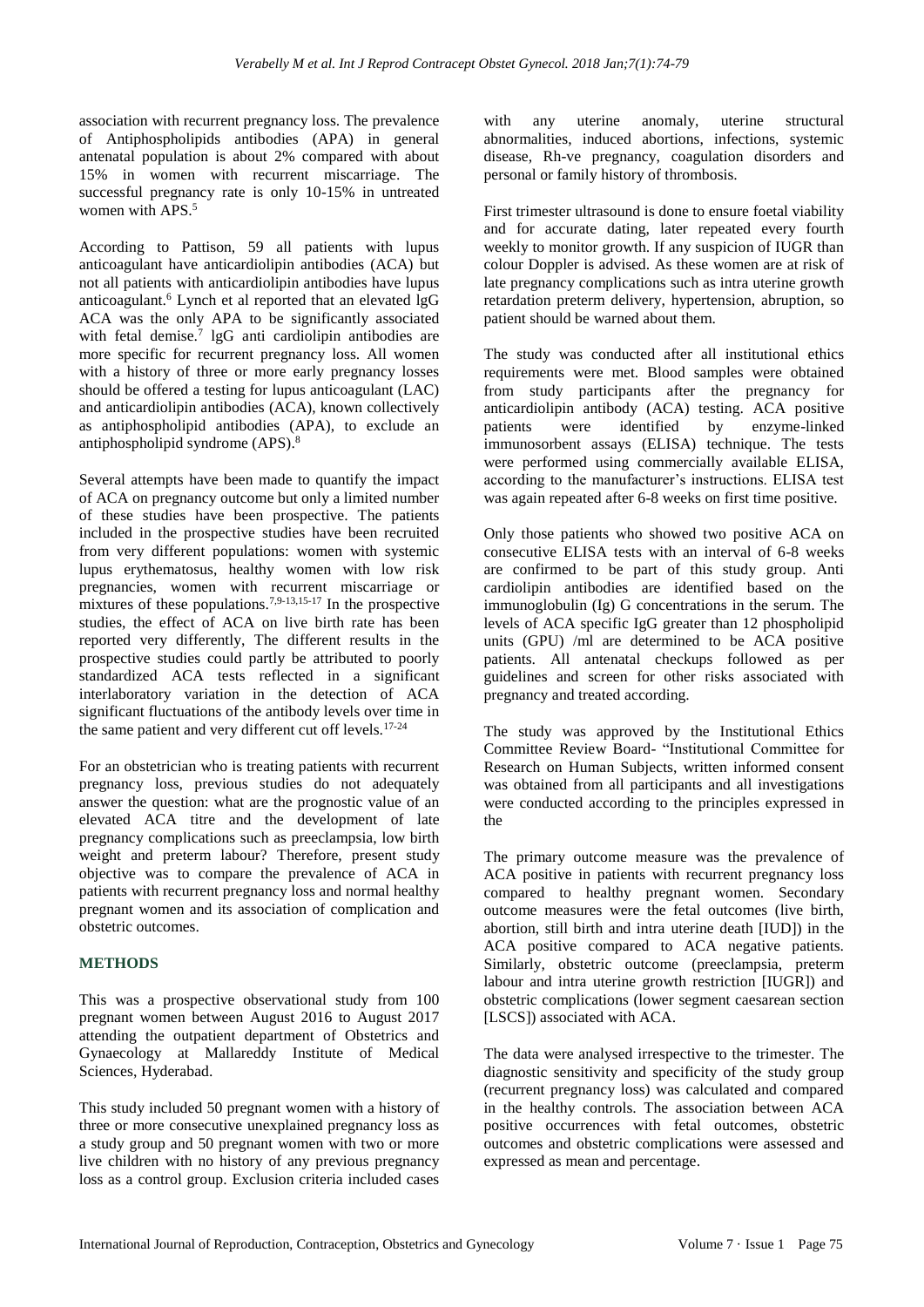#### **RESULTS**

The characteristics of study patients and controls are summarized in Table 1.

#### **Table 1: Demographic and baseline characters.**

|                            | <b>Study group</b><br>$N=50$ | <b>Control</b><br>group $N=50$ |  |  |  |  |  |
|----------------------------|------------------------------|--------------------------------|--|--|--|--|--|
|                            | $\mathbf{n}(\%)$             | n (% )                         |  |  |  |  |  |
| Age                        |                              |                                |  |  |  |  |  |
| <20                        | 3(6%)                        | 7(14%)                         |  |  |  |  |  |
| $21 - 25$                  | 28 (56%)                     | 25 (50%)                       |  |  |  |  |  |
| $26 - 29$                  | 17 (34%)                     | 15 (30%)                       |  |  |  |  |  |
| 31-35                      | 2(4%)                        | 3(6%)                          |  |  |  |  |  |
| Socio economic status      |                              |                                |  |  |  |  |  |
| Low                        | 31 (62%)                     | 34 (68%)                       |  |  |  |  |  |
| Middle                     | 17(34%)                      | 15 (30%)                       |  |  |  |  |  |
| High                       | 2(4%)                        | 1(2%)                          |  |  |  |  |  |
| <b>VDRL</b>                |                              |                                |  |  |  |  |  |
| Reactive                   | $1(2\%)$                     | 0                              |  |  |  |  |  |
| Non reactive               | 49 (98%)                     | 50 (100%)                      |  |  |  |  |  |
| <b>Platelet count</b>      |                              |                                |  |  |  |  |  |
| $<$ 1,50,000/microliter    | $5(10\%)$                    | $\theta$                       |  |  |  |  |  |
| $\geq$ 1,50,000/microliter | 45 (90%)                     | 50 (100%)                      |  |  |  |  |  |

Both patients and controls had comparable age groups and socioeconomic status. While the platelet count was lower in 10% of patients and 2% of VDRL positive in the study group.

## *Prevalence of ACA in recurrent pregnancy loss*

The prevalence rates of the ACA detected in the different groups are detailed in Table 2.

#### **Table 2: Anticardiolipin antibodies (ACA).**

|                                | <b>Study Group</b><br>$N=50$ |                     | <b>Control Group</b><br>$N=50$ |                 |  |
|--------------------------------|------------------------------|---------------------|--------------------------------|-----------------|--|
|                                | <b>ACA</b><br>$+Ve$          | <b>ACA</b><br>$-Ve$ | <b>ACA</b><br>$+Ve$            | $ACA -$<br>Ve   |  |
|                                | n(%)                         | $n$ (%)             | n(%)                           | n(%)            |  |
| ACA test<br>results            | 8(16%)                       | 42 (84%)            | 1(2%)                          | 49<br>(98%)     |  |
| Platelet<br>Count              | $n=8$                        | $n=42$              | $n=1$                          | $n=49$          |  |
| < 1,50,000<br>/microliter      | $\mathbf{1}$<br>$(12.5\%)$   | 4<br>$(9.52\%)$     | $\Omega$                       | $\Omega$        |  |
| $\geq 1,50,000/$<br>microliter | 7<br>(87.5%)                 | 38<br>(90.47%)      | 1<br>$(100\%)$                 | 49<br>$(100\%)$ |  |

Overall, 9 patients tested positive for ACA, of which one (2%) patient was from the control group and remaining 8 (16%) were from study group. Of the 8 (16%) patients tested positive for ACA, one patient had platelet count below 150,000/microliter in ACA positive patients and 4 ACA positive patients were observed in negative for ACA test (Table 2).

**Table 3: Complete obstetric complications and outcomes in all ACA positive patients.**

| Age | <b>ML</b> | <b>Obstetric formul Abortions</b> |       | EO | <b>Preeclampsia</b><br>LO | <b>IUGR</b> |      | <b>Preterm labour Pregnancy outcome</b>                       |
|-----|-----------|-----------------------------------|-------|----|---------------------------|-------------|------|---------------------------------------------------------------|
| 26  |           | G4P2D2A1                          |       |    |                           | --          |      | <b>IUD</b>                                                    |
| 19  | 3         | G3A2                              |       | -- |                           |             |      | Missed Abortion, 10 weeks GA,<br>Instrumental evacuation done |
| 25  | 6         | G4P1L1A2                          |       | -- |                           |             |      | Still birth, Preterm delivery                                 |
| 29  | 10        | G5P1L1A3                          |       | -- |                           |             |      | Spontaneous, abortion, 8 weeks<br>GA, Medical abortion done   |
| 24  | 6         | G3A2                              |       | -- |                           |             |      | Missed Abortion, 12 weeks GA,<br>Instrumental evacuation done |
| 28  | 10        | G4A3                              | $- -$ | -- |                           |             | --   | <b>IUD</b>                                                    |
| 20  | 3         | G3A2                              | --    | -- |                           |             | $ -$ | FTND live baby                                                |
| 32  | 12        | G5P3L1D2A1                        | --    |    |                           |             |      | FT Emergency LSCS live baby                                   |

Overall, 42 (84%) patients had negative test for ACA in the study group and 49 (98%) patients in the control group. Of the 8 ACA +ve cases from the study group, only 2 gave live birth and remaining 6 could not make to live. Of these 6 cases had either, abortion or IUD or still birth (Table 3).

#### *Fetal outcomes*

Overall, the live birth rate among study group was only 34 (68%) whereas all 50 (100%) pregnant women in the

control group gave live births. Furthermore, within the study group the incidence of abortions based on ACA test was 37.5% in ACA positive cases compared to 11.8% in ACA negative cases.

The intra uterine deaths (IUD) were 25% in ACA positive patients and 4.6% in ACA negative cases. It is more when compared to 0% in control group. Live birth rate among ACA positive cases is 25%, compared to 76.1% in ACA negative cases (Figure 1).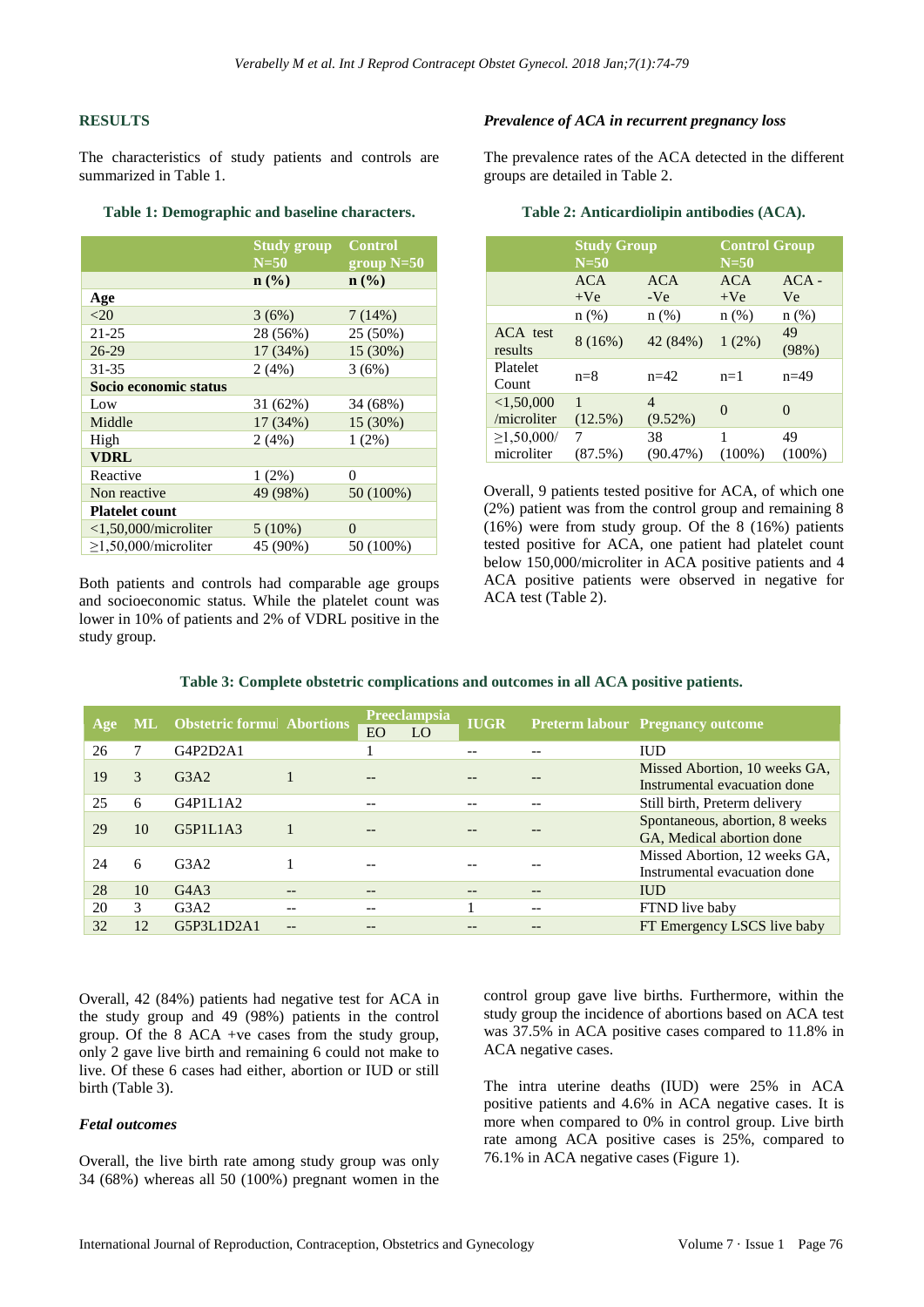

IUD= intra uterine death, ACA -ve= anticardiolipin antibodies test negative, ACA +ve= anticardiolipin antibodies positive

# **Figure 1: Fetal outcomes in ACA tested patients with recurrent pregnancy loss (within study group)**

#### *Obstetric outcomes*

Obstetric complication of pre-eclampsia was most common in the study group compared to the control group. Similarly, intra uterine growth restriction was higher in the study group compared to the control group. Within the study group, ACA +ve patients had a higher rate of pre-eclampsia, especially early onset of preeclampsia. However, late onset of pre-eclampsia was common in the ACA –ve patients (Figure 2).



IUGR= intra uterine growth restriction; ACA ve=anticardiolipin antibodies test negative; ACA +ve=anticardiolipin antibodies positive; EO= early onset; LO=late onset

#### **Figure 2: Obstetric complications.**

#### *Correlation with ACA test and complications*

We also conducted retrospective analysis of previous pregnancies in association with the current status of ACA. Based on current status of  $ACA + ve$  cases, 23 foetuses could not continue to live birth. Most common

obstetric complications in the mothers were preeclampsia and IUGR (Figure 3).



\*number of previous pregnancies of 50 patients each from control and study groups, IUGR= intra uterine growth restriction; ACA -ve= anticardiolipin antibodies test negative; ACA +ve= anticardiolipin antibodies positive; EO= early onset;  $LO =$  late onset

#### **Figure 3: Complications in previous pregnancies in study group and control group.**

Of the 8 ACA positive pregnant women had 3 living children at the time of recruitment and had 20 pregnancy losses before the time of recruiting for this study. The different type of pregnancy loss is shown in the below Figure 4.



**Figure 4: Outcomes of previous pregnancies in the ACA +ve pregnant women.**

#### **DISCUSSION**

The present prospective study provided the evidence that the ACA +ve patients during pregnancy have a high association of recurrent miscarriage especially in those who had a history of recurrent pregnancy loss. We also observed that the prognosis of a subsequent pregnancy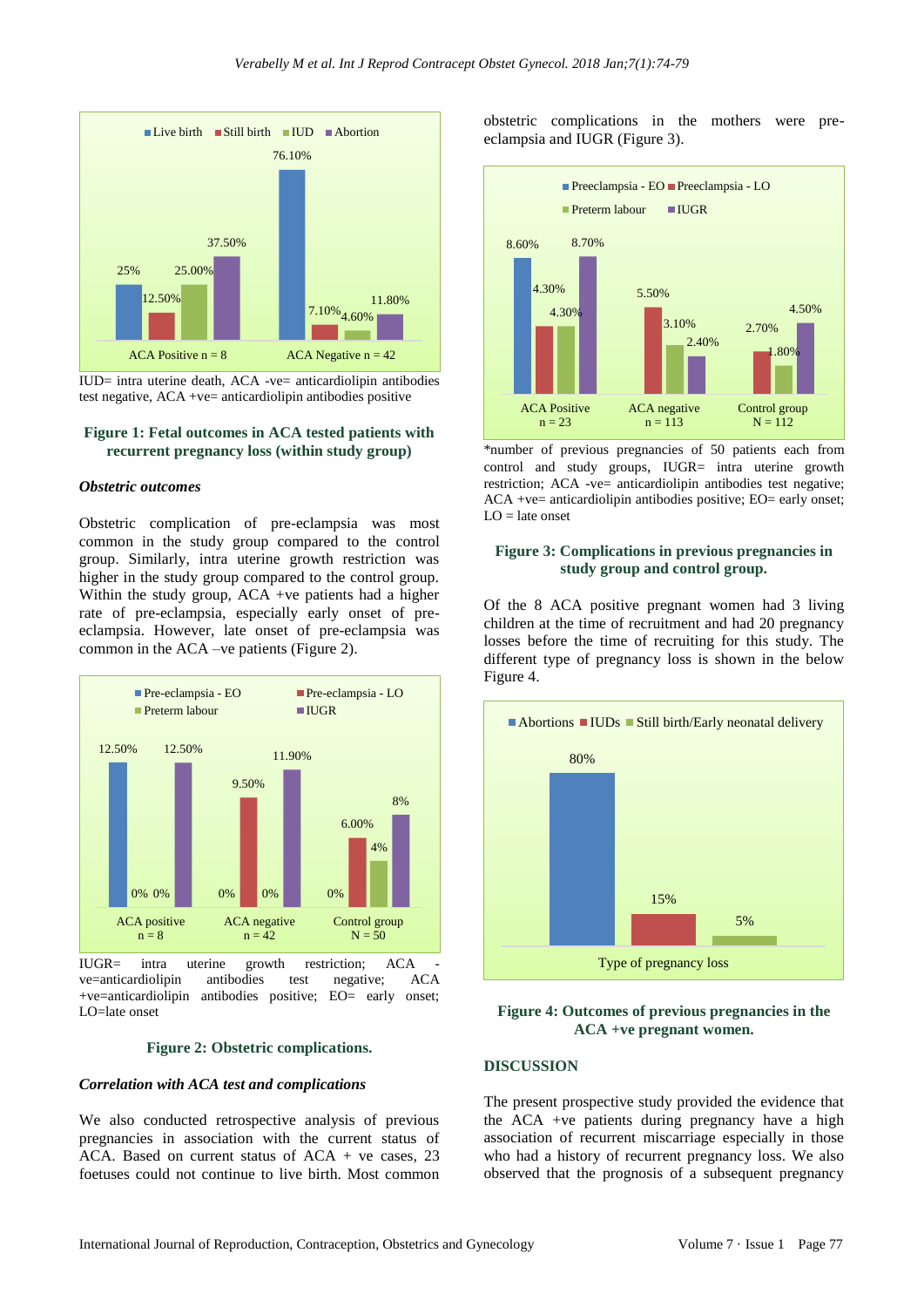following recurrent miscarriage is also dependent on ACA during or at the time of pregnancy. According to our study the prevalence of ACA in women with recurrent pregnancy loss was 16% when compared to 2% in normal obstetric population, which were comparable to the previous research. 16,25

In this study, we have divided the overall study population data in to selected 3 groups of patients one with defined as control (without any pregnancy loss), second recurrent pregnancy loss clinical with ACA +ve patients and third was recurrent pregnancy loss clinical with ACA -ve patient's diagnosis.

The obstetric complications such as pre-eclampsia were higher in recurrent pregnancy loss group compared to the control group. Complications such as early onset preeclampsia were more common in ACA +Ve 12.5% women than in negative women 0%. This was confirmed by previous report.<sup>26-28</sup> In this study other complication like preterm labour, is not significantly associated with ACA +Ve women compared to ACA – Ve women. The incidence of IUGR is more is in ACA +ve women (12.5%) compared to only 8% in control group. In this study pregnancy outcome in ACA +ve women is associated with more number of abortions (37.5%) and intra uterine deaths (25%) compared to 0% in control group. In the present study Pregnancy outcome of live birth rate in ACA +ve cases is only 25% when compared to bad obstetric group as a whole (75%) and 100% in control group. This shows significantly decreased live birth rate in ACA positive cases.

We observed that the prognosis of a subsequent pregnancy following recurrent pregnancy loss in ACA +ve women were similar in outcome, only 2 gave live birth and remaining 6 could not make to live. Therefore, it is evident from our study that with ACA +ve patients' recurrent pregnancy loss poses greater risk in the future fetal outcome. In the previous prospective studies, the effect of ACA on live birth rate has been reported comparable to our researcher, which has a negative impact on live birth.<sup>24,14,17</sup>

The limitations of the present study are its smaller sample size and single centre study; however, our study does not differ from previously reported studies on this topic.

# **CONCLUSION**

The findings described herein demonstrate that, ACA positive patients are also the primary predictor of adverse pregnancy outcome and obstetric complications. Therefore, the role of early detection of ACA in all pregnant women is very important, especially who are at high risk and for pregnancy management and improving outcome. The limitations of the present study were its smaller sample size and single centre study; however, larger cohort studies are needed to conclude.

#### **ACKNOWLEDGMENTS**

Authors would like to thank Department of Obstetrics and Gynaecology, Mallareddy Institute of medical Sciences, Hyderabad, Telangana state, India.

*Funding: No funding sources*

*Conflict of interest: None declared Ethical approval: The study was approved by the Institutional Ethics Committee*

### **REFERENCES**

- 1. Stirrat GM. Recurrent miscarriage I: definition and epidemiology. Lancet. 1990;336(8716):673-5.
- 2. Berry CW, Bramabati B, Eskes TKAB, Exalto N, Fox H, Geraedts JPM et al. The Euro- Team Early Pregnancy (ETEP) protocol for recurrent miscarriage. Hum Reprod. 1995;10:1516-20.
- 3. Bricker L, Farquharson RG. Types of pregnancy loss in recurrent miscarriage: implications for research and clinical practice. Hum Reprod. 2002;17:1345-50.
- 4. Kutteh WH, Ermel LD. A clinical trial for the treatment of antiphospholipid antibody associated recurrent pregnancy loss with lower dose heparin and aspirin. Am J Reprod Immunol. 1996 Apr;35(4):402- 7.
- 5. Branch DW, Rodgers GM. Induction of endothelial cell tissue factor activity by sera from patients with antiphospholipid syndrome: a possible mechanism of thrombosis. Am J Obstet Gynecol. 1993 Jan;168(1 Pt 1):206-10.
- 6. Pattison N, Birdsall M, Chamley L, Lubbe W. Recurrent Foetal loss and the antiphospholipid syndrome, In: Recent Advances in Obstetrics and Gynecology, vol. 18, Ed. John Bonnar, Churchill Livingstone, London;1994
- 7. Lynch A, Marlar R, Murphy J, Davila G, Santos M, Rutledge J, Emlen W. Antiphospholipid antibodies in predicting adverse pregnancy outcome. A prospective study. Ann Intern Med. 1994;120:470-5.
- 8. Wilson WA1, Gharavi AE, Koike T, Lockshin MD, Branch DW, Piette JC et al. International consensus statement on preliminary classification criteria for definite antiphospholipid syndrome: report of an international workshop. Arthritis Rheum. 1999 Jul;42(7):1309-11.
- 9. Ginsberg JS, Brill-Edwards P, Johnston M, Denburg JA, Andrew M, Burrows RF et al. Relationship of antiphospholipid antibodies to pregnancy loss in patients with systemic lupus erythematosus: a crosssectional study. Blood. 1992;80:975-80.
- 10. Out HJ, Bruinse HW, Christianens GCML, Vliet MV, Groot PG, Nieuwenhuis HK et al. A prospective controlled multicenter study on the obstetric risks of pregnant women with antiphospholipid antibodies. Am J Obstet Gynecol. 1992;167:26-32.
- 11. Lockwood CJ, Romero R, Feinberg RF, Clyne LP, Coster B and Hobbins JC. The prevalence and